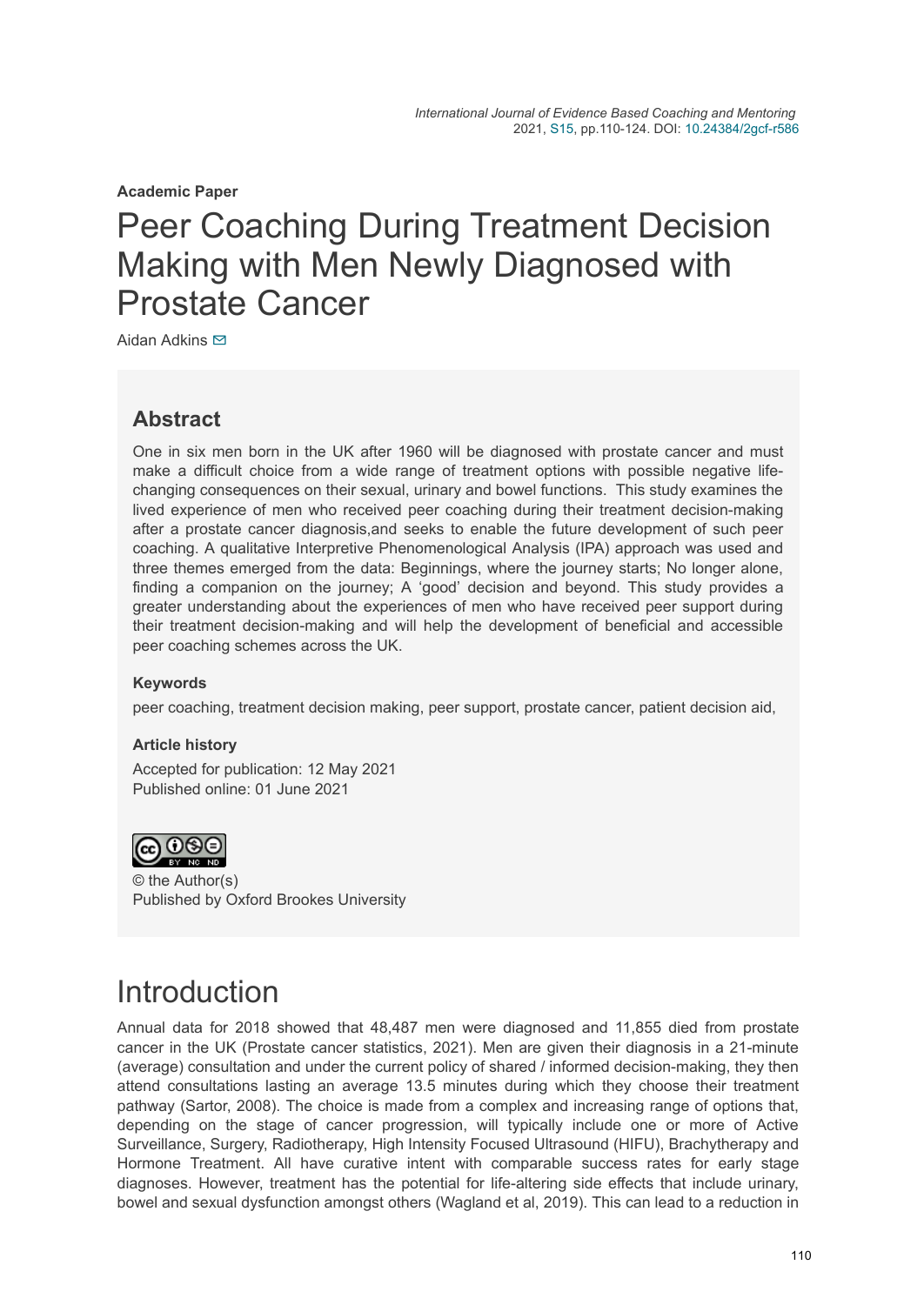the quality of life, decision regret (Christie et al., 2015), depression and suicide (Guo et al., 2018) and these primary treatments aimed at cure are not always successful, with 15-30% of men seeing a recurrence of the cancer within 10 years (Knowledge, 2021).

The benefits of patients taking an active role in their health care choices are well established (Coulter & Ellins, 2007). However, men diagnosed with prostate cancer struggle with this shared decision-making process (Wagland et al., 2019). Furthermore, prostate cancer has a long history of over and under diagnosis as well as over and under treatment (McCaffery et al., 2019). There is a wide acceptance (Coulter & Ellins, 2007) of the need for interventions or decision aids to support men in their role of shared decision-maker. Peer coaching is one intervention that is not widely used and is not a well-researched topic.

The aims of this study are to advance the understanding of the experience of men who receive peer coaching during their treatment decision-making and to critically explore the relevant literature to then inform the launch of new schemes in Prostate Cancer Support Groups across the UK. The definitions in Table 1 are used to define four of the key areas being studied. For coaching and peer coaching I have prepared composite definitions from various research papers in the literature review.

#### **Table 1: Definitions**

| <b>Term</b>     | <b>Definition</b>                                                                                                               |  |  |  |
|-----------------|---------------------------------------------------------------------------------------------------------------------------------|--|--|--|
|                 |                                                                                                                                 |  |  |  |
| Treatment       | The process where the patient understands their own diagnosis and the treatment options they have (including doing              |  |  |  |
| Decision-       | nothing), the potential consequences including benefits, side effects and risks, and their likelihood. These are then           |  |  |  |
| making          | discussed with their medical team to arrive at a shared and informed treatment decision. (Ryan & Cunningham, 2014).             |  |  |  |
| (TDM)           |                                                                                                                                 |  |  |  |
| Patient         | Tools designed to help people participate in decision-making about health care options. They provide information on the         |  |  |  |
| <b>Decision</b> | options and help patients clarify and communicate the personal value they associate with different features of the options.     |  |  |  |
| Aid (PDA)       | Patient decision aids do not advise people to choose one option over another, nor are they meant to replace practitioner        |  |  |  |
|                 | consultation. Instead, they prepare patients to make informed, values-based decisions with their practitioner' (International   |  |  |  |
|                 | Patient Decision Aids Standards (IPDAS) Collaboration, 2021).                                                                   |  |  |  |
| Peer            | Assistance given by an individual who is considered equal and may include emotional, informational and affirmational            |  |  |  |
| Support         | support (Dennis, 2003).                                                                                                         |  |  |  |
| Coaching        | Non-directive support to others with their information seeking activities, their information understanding and the facilitation |  |  |  |
|                 | of the treatment decision-making process.                                                                                       |  |  |  |
| Peer            | A subset of peer support, where coaching is provided by an individual who is considered equal                                   |  |  |  |
| Coaching        |                                                                                                                                 |  |  |  |

# Literature Review

There were no direct results found for research on peer coaching during treatment decision-making by men diagnosed with prostate cancer so the search topic was deconstructed into four areas to build a picture of the overlapping area, as shown in Figure 1.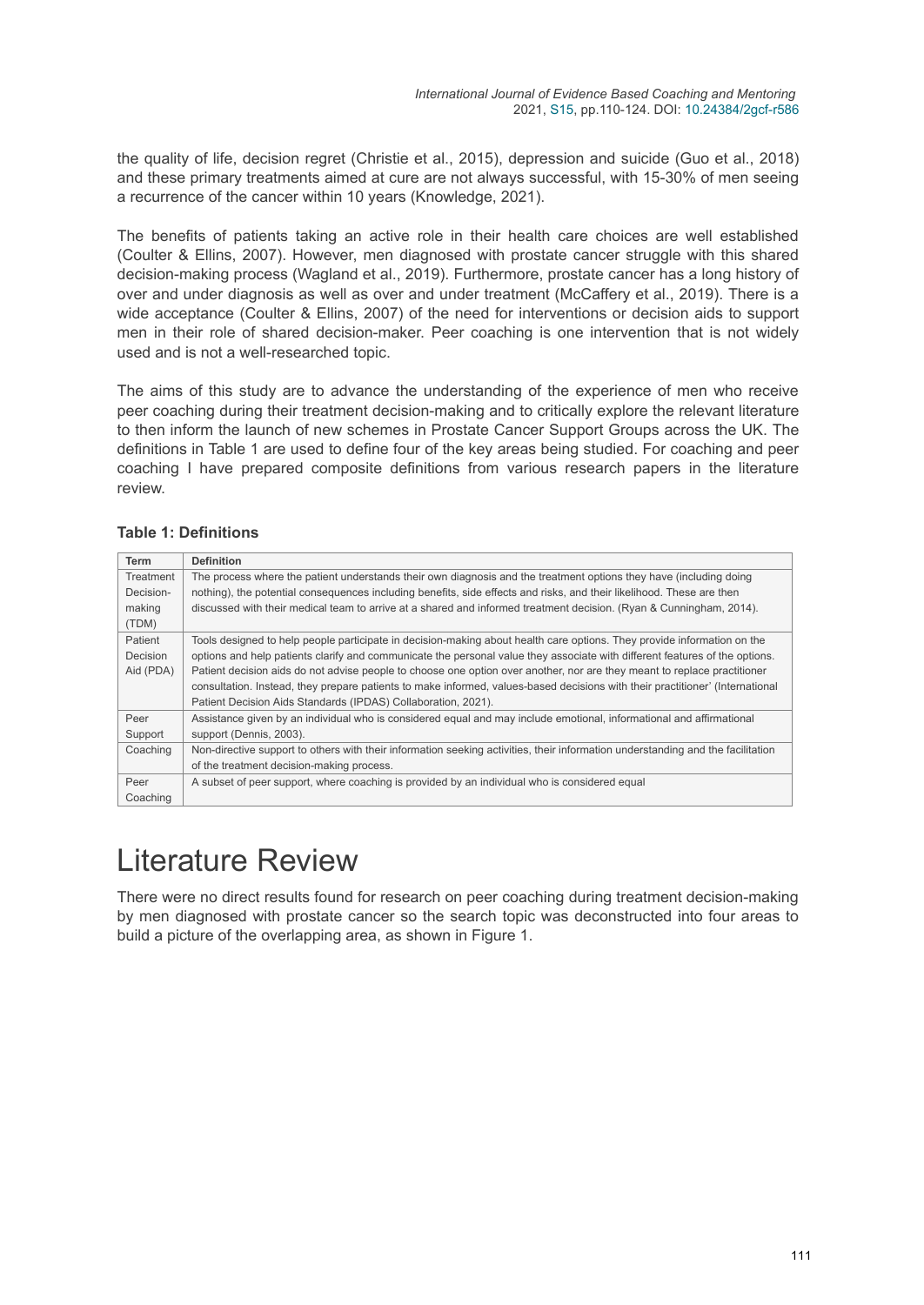#### **Figure 1. Search areas of focus**



## **The relevance of gender**

Wenger and Oliffe (2014) recognise that there is a gendered response to seeking medical help and men attempt to manage their cancer through control, strength and masculine stoicism. Hoey et al. (2008), with their systematic review of cancer peer support programs covering 44 research papers of which 30 were for breast cancer, concluded that the findings for one cancer type were not suitable for generalising over other cancer. Hoey and colleagues (2008) along with a literature review by Macvean and colleagues (2008) all concluded that in any case there was scant rigorous evidence demonstrating either the effectiveness or benefits of peer support. A further review of research on peer support published between 2007 and 2014 by Meyer and colleagues (2015) found it continued to be an understudied topic. This study aims to address this.

## **Defining coaching**

Although the word 'coaching' was widely used in the literature, I found that only in some papers was there a clear definition (Ilic et al., 2018; O'Connor et al., 2008; Alders et al., 2017; Stacey et al., 2013) with a common theme of non-directive facilitation and provision of information in preparation for a medical consultation. In other papers there is an intervention that carried a strong resemblance to coaching but had different labels including: Counselling (Sartor, 2008) Decision Navigation (Hacking et al., 2014), Training and Practice (Mishel et al., 2009) and Nurse Navigation (Thera et al., 2018). The primary role of the coaches included researchers (Brown et al., 1999; Hacking et al., 2014) and nurses (Mishel et al., 2009; Thera et al., 2018). There was very little reference to either the coaching qualifications, the frequency, duration or nature of the encounter with several sources (Ilic et al., 2018; O'Connor et al., 2008; Stacey et al., 2013) specifying it as being undertaken by trained individuals but with little detail on what that training involved.

## **Coaching outcomes and topics**

In a study about the implementation of patient decision aids in urology a nurse's comments are reported: 'at the end of the day, any decision is a good decision' (Wirmann et al., 2006, p.28). However, a later large US quantitative study on prostate cancer treatment decision-making offers that a 'good' decision is one that is 'informed and consistent with patients' preferences and values' (Orom et al., 2016, p.714). It measured this from the patients' perspective by determining the level of their associated knowledge at the time of decision-making and then comparing it with their quality of life six months after treatment and this showed a positive correlation between their quality of life and the level of their knowledge. However, it also showed that increased levels of knowledge increase the level of decision difficulty.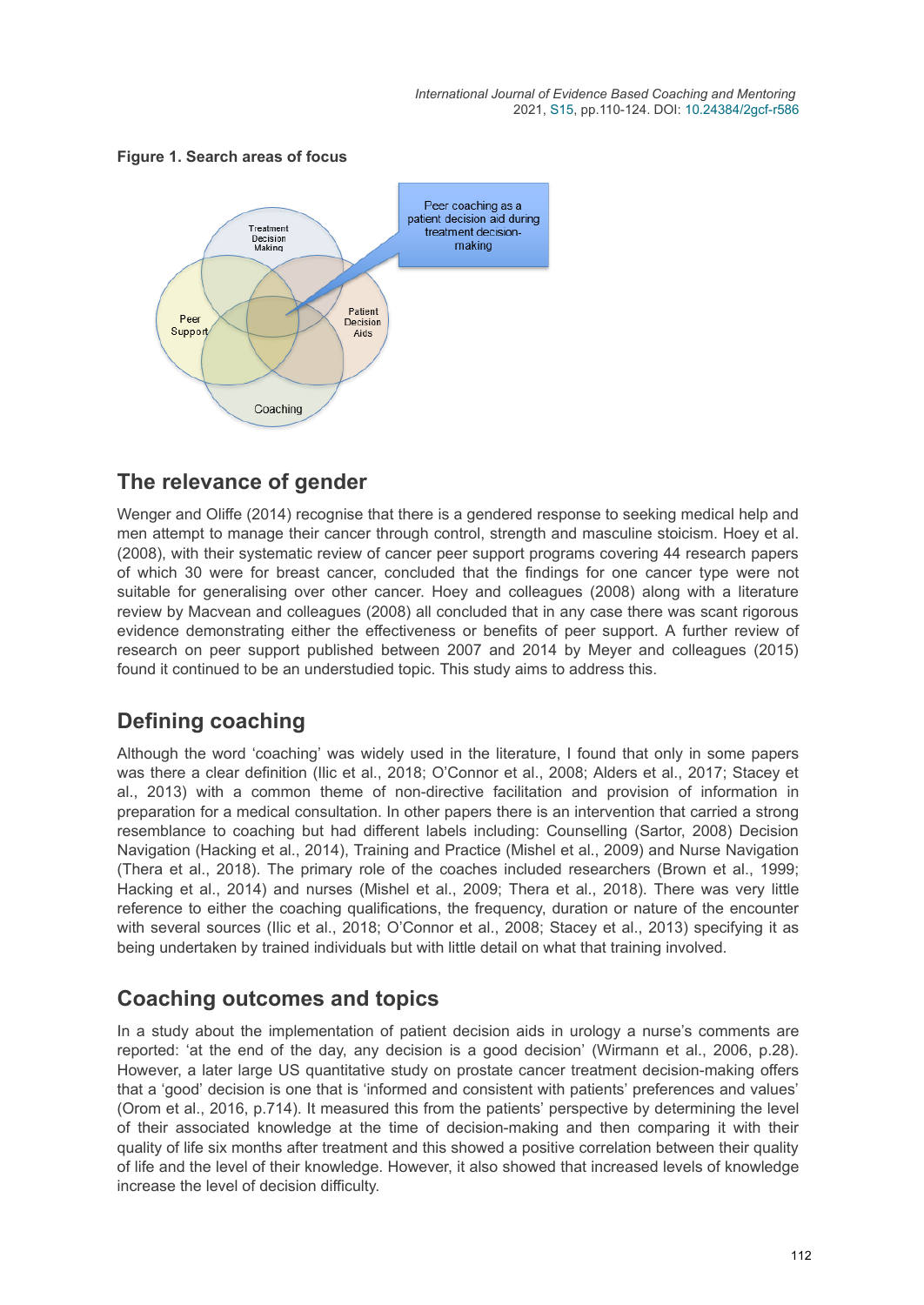Reviewing the related literature on coaching for treatment decision-making consistently shows the aim of the coaching intervention is to develop an informed and engaged patient who is prepared for the medical consultations (Ilic et al., 2018; O'Connor at al., 2008; Alders et al., 2017; Stacey et al., 2013). This common aim of increasing the knowledge of the patient (Thera et al., 2018) also has the benefit of dispelling misconceptions and anecdotal evidence (Denberg et al., 2006). This is not only knowledge of the treatments available but also knowledge of the associated risks and side effects (Stacey et al., 2013). In particular, experiential knowledge provision was seen as a key and valued element of peer support (Macvean et al., 2008; Hoey et al., 2008; Kandasamy et al., 2018) that can offer more information than a booklet or website.

To help cancer patients make a decision, they need the capability of identifying and verbalising any questions they have about their treatment options and to express what is most important to them in terms of values, e.g. continence, sexual potency or perhaps the requirement to keep working during treatment. In the literature, frequent coaching topics to enable this capability are communication skills and confidence building. Coaching starts with the self-identification of the patients' values and short-term goals and a general preparation for the medical consultations (Hacking et al., 2014; Mishel et al., 2009; Stacey et al., 2012; Alders et al, 2017; Alders et al., 2019; Sartor, 2008; O'Connor, 2008; Brown et al., 1999).

What is missing from the definition of a 'good' decision by Orom and colleagues (2016) is the reality that the decision may be one the patient later regrets, which can then lead to depression (Erim et al, 2019) and suicide (Guo et al., 2018). Connolly and Reb (2005) identify three possible types of decision regret in the context of cancer related decisions: outcome regret, e.g. a regret that the cancer recurred after treatment, option regret, e.g. they regret the treatment chosen and finally process regret e.g. regretting making a hasty, poorly-informed treatment decision.

A systemic review of regret in prostate cancer patients shows that decision-making aids were effective at reducing likelihood of regret (Christie et al., 2015). Process regret can be measured at the time of decision-making and this is done in one paper (Mishel et al., 2009). Connolly and Reb (2005) also suggest further research into anticipated regret where for example anticipation of process regret may improve the decision-making process.

An early attempt to measure the efficacy of coaching to help prostate cancer patients during their treatment decision-making was a small quantitative study (n=60) of a range of cancer patients (Brown et al., 1999). This study was conducted before the widespread policy of shared decisionmaking and patient participation was only measured by the number of questions asked by the patient in the consultation. It showed that the use of a question prompt sheet significantly increased question asking, as did coaching, when compared with no prompt sheet or no coaching (Brown et al., 1999). This concluded that a prompt sheet was sufficient to raise the level of question asking - a very blunt measure of patient participation in a medical consultation.

Some ten years later a new quantitative study, a randomised clinical trial with prostate cancer patients, involved a range of measures for success based on the Uncertainty of Illness Theory. This theory recognises that a prostate cancer diagnosis is characterised by uncertainty and the coaching intervention is aimed at managing the uncertainty associated with the treatment choices through the acquisition of knowledge along with supporting communication skills. The study demonstrated that the coaching intervention did prepare patients with improved knowledge and communication skills (Mishel et al., 2009). This paper also identified decision regret as a measure of success in decision-making and timed the survey to the point on the treatment pathway when side-effects would have presented.

Two Systematic Reviews of coaching, one for a range of medical issues and one focussed only on cancer, both concluded that there was evidence - albeit limited - to suggest that coaching, when compared with simple Patient Decision Aids (literature, question prompts, videos etc.) was effective. However, more studies were needed to identify which patients would benefit the most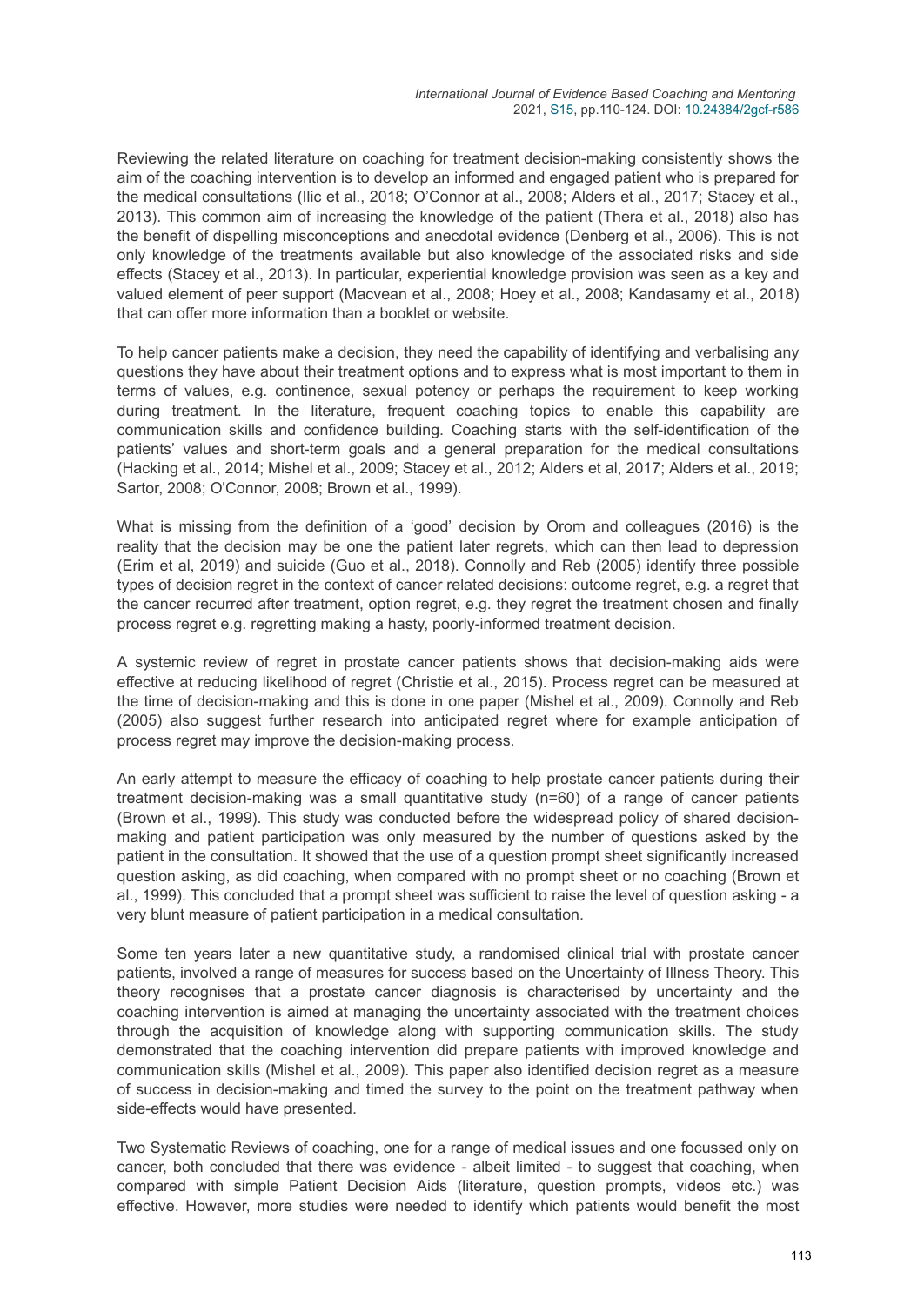(Alders et al., 2017). Stacey and colleagues (2012) emphasised the theoretical evidence that justified the use of coaching, namely that improvements in decision-making will occur if there is support in the decision-making process that includes having discussions with others and support to improve communication skills.

Qualitative research papers showed an increased richness on desired outcomes and efficacy of the coaching and uncovers what patients are looking for from coaching, whereas the quantitative studies were looking more from the medical providers' perspective; how can the patients be better prepared for these short consultation sessions? Themes in the qualitative studies included increasing knowledge and communication support, as seen in the quantitative studies, but additionally: reassurance in light of their anxiety; dealing with the patients practical concerns and their discouraging narratives (Thera et al., 2018); addressing uncertainty; fear and a desire for rapid treatment (Denberg et al., 2006); providing emotional support (Thom et al., 2016).

# **Methodology**

Interpretative Phenomenological Analysis (IPA) was chosen as the most appropriate approach for this study. IPA is an approach for 'applied' psychology that was experiential and qualitative (Smith et al., 2009) and has been widely adopted as a research method in health psychology (Brocki & Weardon, 2006) where researchers explore participants' sense-making in relation to significant events (Miller et al., 2018).

## **Research participants**

Contact with leaders of UK Support Groups that operate a Buddy Scheme yielded four participants. This led to the sample being homogeneous: they had all received peer coaching and were part of a peer support group, through the sampling route suggested by Smith and Osborn (2015). Coincidentally, not by design, they all had wives or partners and were of a similar age group. Anonymity of the participants was assured in the participation information sheet and only limited demographic information can be reported and this is included in Table 2.

#### **Table 2: The participants**

| Participant pseudonym | Age range   | <b>Employment status</b> | <b>Marital status</b> |
|-----------------------|-------------|--------------------------|-----------------------|
| Alan                  | $(60 - 65)$ | Retired                  | Married               |
| <b>Bob</b>            | $(65-69)$   | Retired                  | Married               |
| Chris                 | $(55-59)$   | Working                  | Married               |
| Don                   | $(55-59)$   | Working                  | Partner               |

## **Data collection and analysis**

A semi-structured interview with each of the research participants was the chosen method for gathering the data as identified by Reid and colleagues (2005) as the preferred method for IPA. The interviews were conducted using Zoom videoconferencing at a time to suit the participants and lasted between 33 and 53 minutes. Participants took the calls in their own homes where they could feel safe, familiar, comfortable and quiet (Smith et al., 2009). The schedule of questions covered diagnosis, treatment decision-making, and the peer-coaching experience. I transcribed the interviews and then followed the process outlined by Smith and colleagues (2009) with the additional practice of watching the recorded Zoom interview video.

The first transcript was read and re-read, supplemented with watching the related video recording again. This enabled familiarisation with the transcript and ensuring its accuracy and completeness. The transcripts were formatted into a three-column landscape table with the text in the centre column and printed out. During the reading I underlined in pencil any text that resonated with me.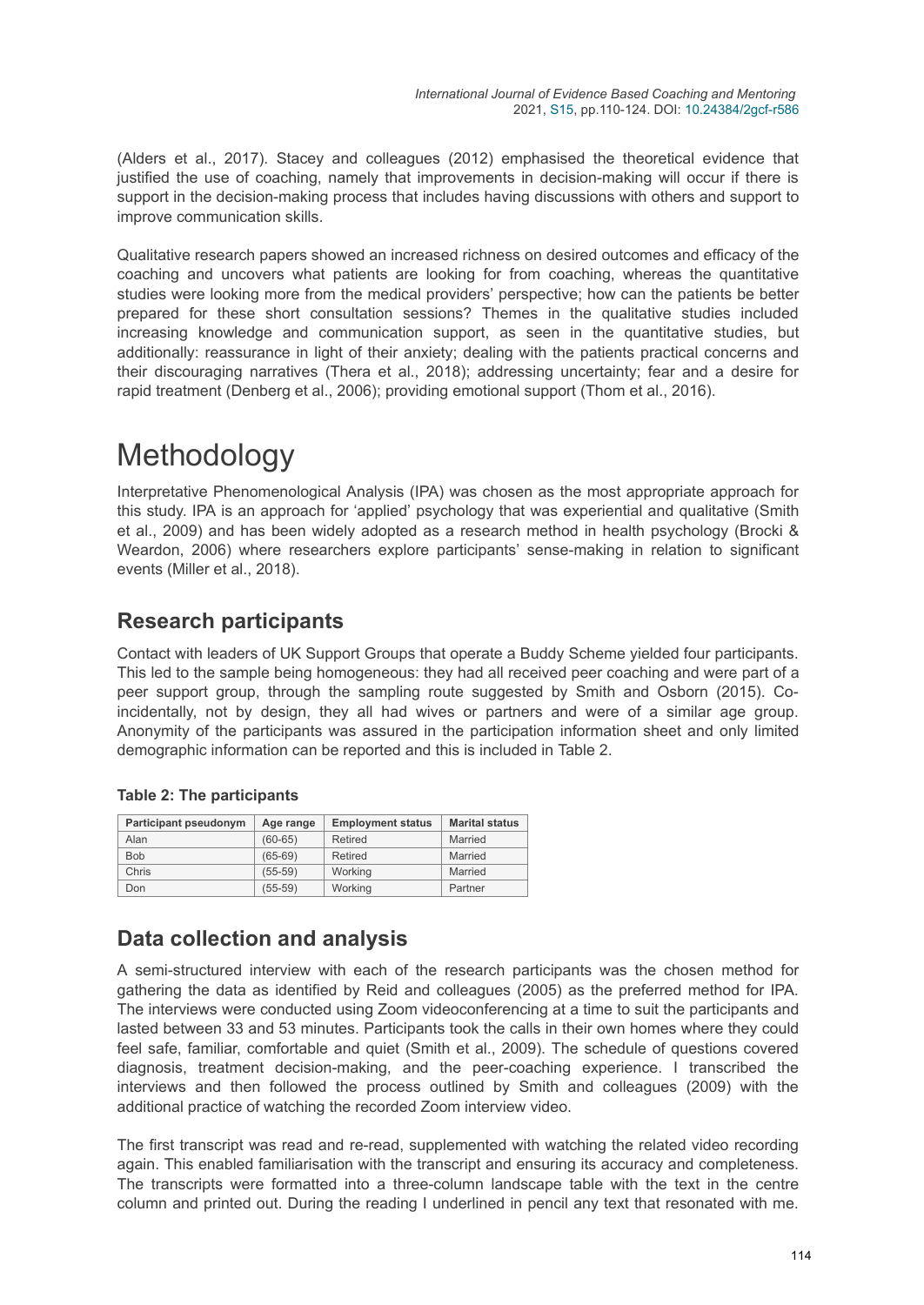These were the words that I recalled as being the most significant when I heard them, words that caught my attention that made me think "Aha" and that captured the essence of what was being said. Then, line-by-line, I made comments in the right-hand column using different coloured inks. These were firstly descriptive comments, then linguistic comments and finally conceptual comments.

The hard work of the double hermeneutic then began in earnest as I tried to make sense of the participant making sense of the peer coaching (Smith & Osborn, 2015). I identified emergent themes in the left-hand column. I then moved on to the next transcript. Once the transcripts had been analysed individually I searched for connections across the emerging themes for each transcript and identified the super-ordinate themes. I did this by writing the emergent themes on coloured cards – a different colour for each participant – and grouping them into higher level themes. After I completed this for each transcript I assembled all of the individual emergent themes to identify the common superordinate themes for the set of transcripts from all participants and could quickly see any commonality. This enabled me to merge some of the higher-level themes identified for each participant.

# Findings

Three superordinate themes were identified each with three emergent themes as shown in Table 3 below.

| Superordinate | Beginnings, where the journey    | No longer alone, finding a | A 'good' decision and beyond    |
|---------------|----------------------------------|----------------------------|---------------------------------|
| <b>Theme</b>  | starts                           | companion on the journey   |                                 |
| Emergent      | Antecedents                      | Buddying up                | The best decision for me in the |
| <b>Themes</b> |                                  |                            | circumstances                   |
|               | The diagnosis and its immediate  | Knowledge gained           | Bonus features - the emotional  |
|               | impact                           |                            | boosters                        |
|               | Taking back control and going in | Enablers and club rules    | Reciprocity                     |
|               | search of knowledge              |                            |                                 |

#### **Table 3: Superordinate and Emergent Themes**

The themes copy the framework metaphor of a journey as used by the participants themselves and are in the chronological order of those journeys.

## **Theme 1 – Beginnings, where the journey starts**

The participants' stories all started before the diagnosis, with the diagnosis itself being less of an event but a process that had a significant emotional impact. Their initial responses were to take control of their new situation by going in search of knowledge.

#### **Antecedents**

The participants wanted me to know that they had a prior personal history that they brought to this episode of their lives; they had prior life experience that they wanted me to know about; they had personal circumstances and lifestyles. They had a self-image, values and goals. For example, Alan poignantly evoked his gender when describing his previous self: "I was 60 when I was diagnosed, a fit hill-walking male". There was a strong relationship between their prior working background and how they felt equipped, or otherwise, to deal with their situation. Don described his frustration dealing with the uncertainty in the information provided:

I came from an engineering background….things are: they either work or they don't work, they are right or wrong…none of these horrible shades of grey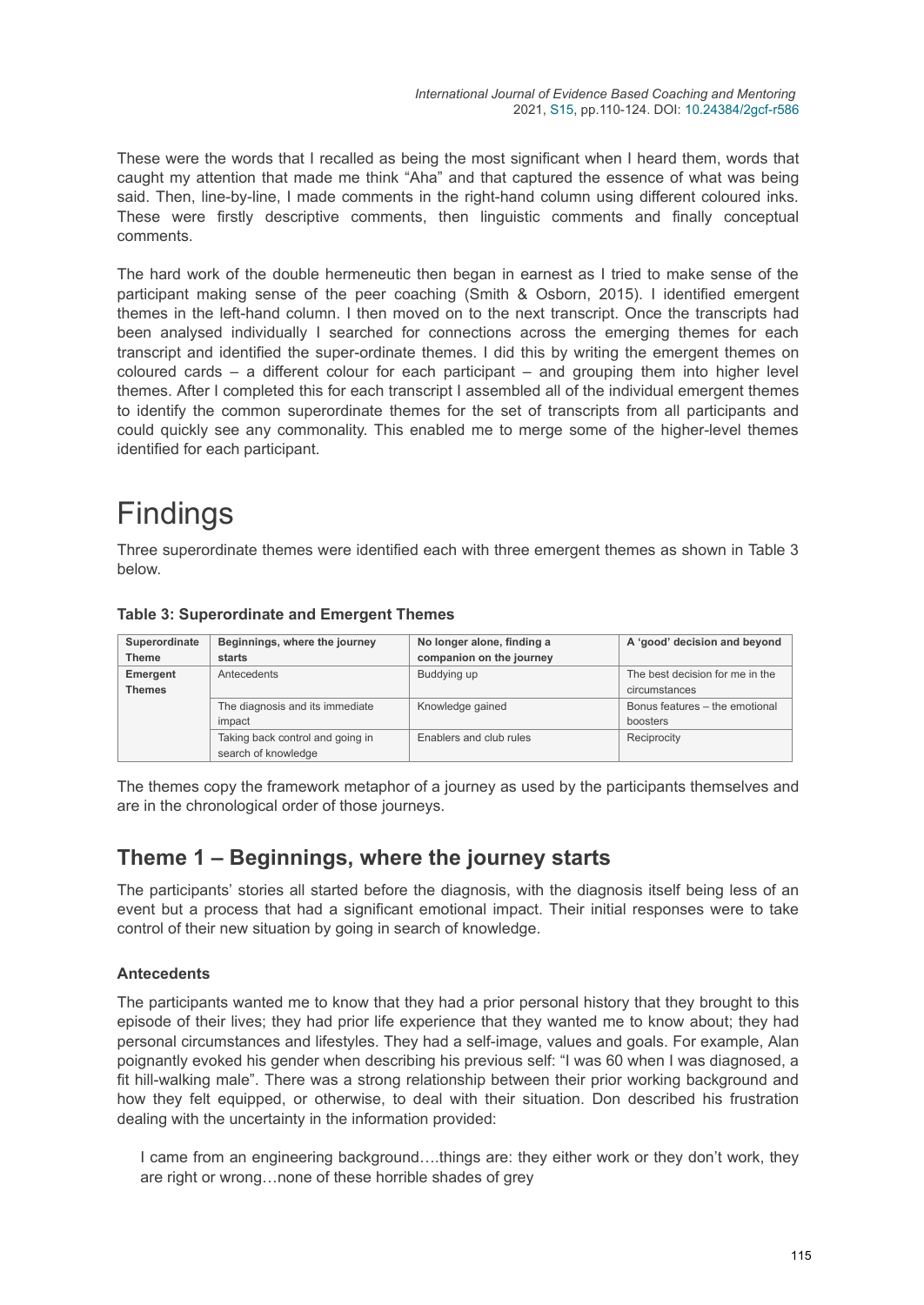Chris voiced the importance to him of getting to be known as an individual and his frustration at being treated impersonally:

What I feel difficult to deal with…one or two consultants.. is that they don't even look at you. They look at your diagnosis, they look at the screen and they then prescribe what is required.. and, you know, without touching you, without knowing anything apart from the screen..

#### **The diagnosis and its immediate impact**

All participants described the immediate emotional impact of hearing their diagnosis, which was followed up moments later with an explanation of what options they had for treatment. Alan described it variously as 'feeling quite numbed' and 'dissociated really from where I was'. Bob described how 'everything goes sort of blurry' and 'how much I actually took in…I'm not sure'. Chris described it as 'surreal' and as 'shellshock'. They variously described how the diagnosis was not limited to a single event but was an unfolding story to first determine if there was cancer present, then how aggressive it was and then if it had spread through their body. This unfolding story as described by Chris was full of "tricks and turns" subject to delays, false positives and false negatives, a period of time he called being in "the valley of death".

The diagnosis was a watershed moment for the participants. Alan said:

it is like a knife-edge, you know your life before…. your life afterwards, and you do change your image of yourself from that point

#### **Taking back control and going in search of knowledge**

After the initial impact of the diagnosis and faced with making a treatment decision, the participants described how they used the information they were given and also started their own research. This became a consuming activity. Alan described how he went on-line and "plunged myself into the information, made sure I got good sources". The participants refer to being provided with "information" about options at the time of diagnosis, but also talk about how they look for "knowledge", "facts", they want to achieve "understanding". In addition they want to know about "reputations" and they set about their research using the internet, bringing them into contact with local support groups and other men previously diagnosed with prostate cancer.

## **Theme 2 – No longer alone, finding a companion on the journey**

This quest for knowledge led the participants to work with a 'buddy'. Emergent themes were how this link-up came about, what knowledge was gained from their 'buddy' and what the enablers were for the relationship.

#### **Buddying up**

All the participants said that their experience of peer coaching had been a positive one with Bob, Chris and Don all saying how suddenly they realised that, as Bob put it: "you are no longer alone". Alan said: "It was valuable – I didn't seek it though"

Bob said that the bundle of information he received from the hospital on diagnosis included a leaflet for a local support group. He sent them an email as he said: "At that point I wasn't really in the mood for speaking to people". Nevertheless, he was promptly contacted by phone and what transpired was: "A very important phone call for me."

Chris contacted a support group quite quickly and was matched with a one-to-one buddy who had a similar diagnosis, but as his own diagnosis was refined following more tests Chris started working on a one-to-one basis with someone else who had a more comparable diagnosis. Don also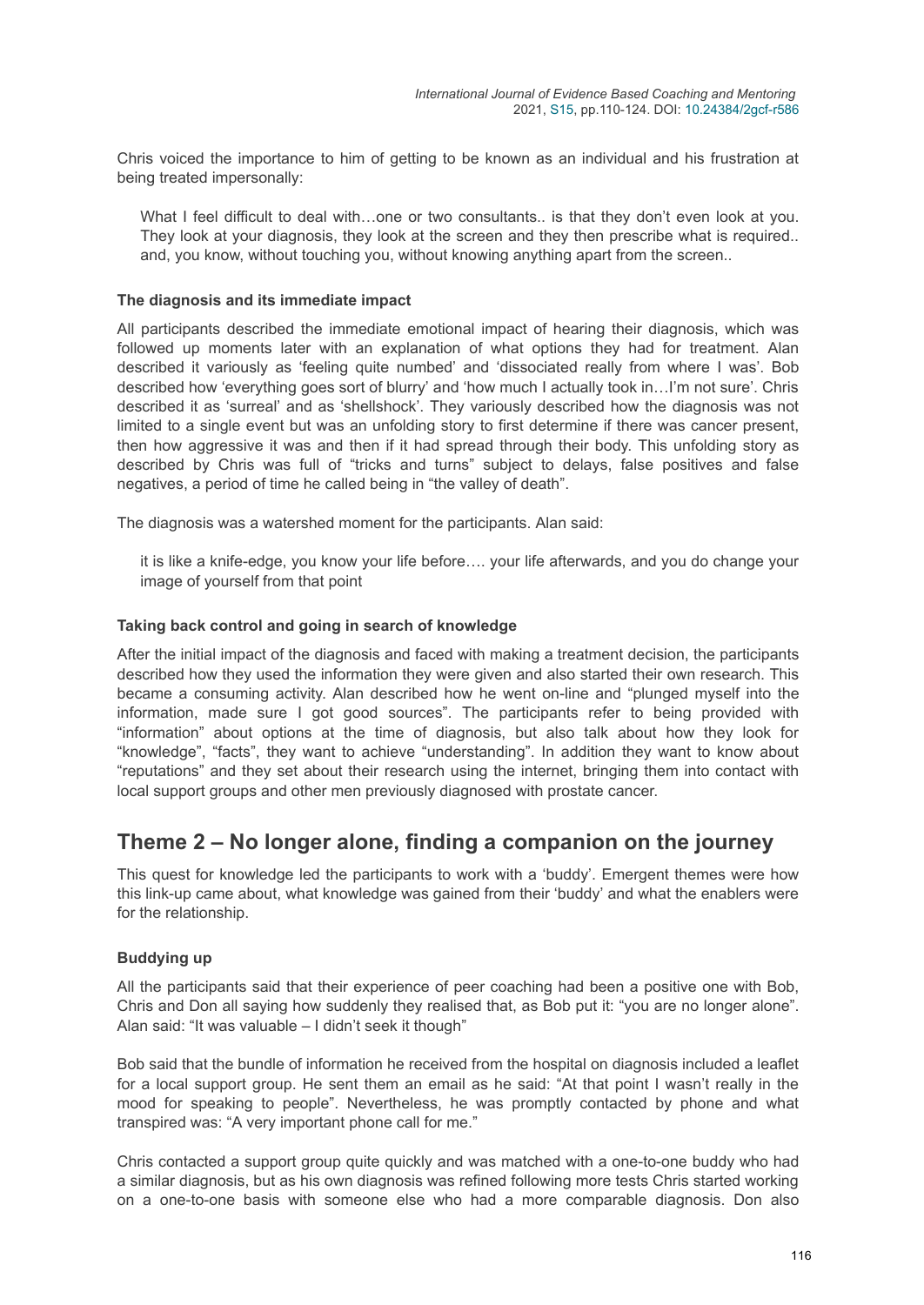proactively sought out one-to-one support and matched himself with someone of a similar age and had similar interests who had gone down the same treatment route as Don's initial preference.

#### **Knowledge gained**

The participants' premise for speaking to strangers on a one-to-one basis was to build their 'actual' knowledge. Alan already had a strong initial preference for his treatment choice and his one-to-one Buddy provided him with detail in layman's terms based on his personal experience. This was an 'honest' account of what the treatment involved, the side effects and consequences if there was cancer recurrence. Alan said: "I thought that I could ask him anything, and I did."

Bob described the value of hearing about the 'actual' lived experience versus the theoretical information provided:

Hearing the first-hand experience of someone who's gone through it helps you to sort of … kind of visualise where you're going to be, and how you would cope with the stress of the situations that he was describing going on afterwards. It just makes it a little bit more practical and tangible, I suppose, rather than reading the percentages from the literature, and so on.

#### **Enablers and club rules**

The participants all found themselves opening up very quickly to their Buddies. A theme of enabling behaviour and unspoken rules emerged from the interviews. Buddy behaviours that were candid, open and honest with 'no holds barred' (Don) seemed to give permission to the participants to open up themselves. Don who said that he was normally a very private person said:

It made me feel that I could ...there were no reasons why I shouldn't ask these questions

The importance of having someone who listened to them was identified as of prime importance for Bob:

I think it's just in the first instance just really having someone who is prepared to listen

As Alan succinctly put it: "You just want somebody to ..to listen." A bond had been formed through the shared experience of the diagnosis but also a shared destiny, as Don described in a conversation he had with his Buddy, Tom:

Tom said that we're in forever.. you know, we are ..we are we are together you know... as long as we are alive

This strongly contrasted with how Alan described some of the clumsy encounters he had with friends and acquaintances when he was first diagnosed:

You could see in their faces that they, they have this feeling of regret or horror or whatever

The availability of one-to-one support was an enabler, particularly for Bob who reported that his hospital allocated a Key Worker who wasn't available to him so he never got to speak with her.

## **Theme 3 – Reaching a 'good' decision and beyond**

This theme shows how the decision was made as well as some of the additional benefits that peer coaching provided.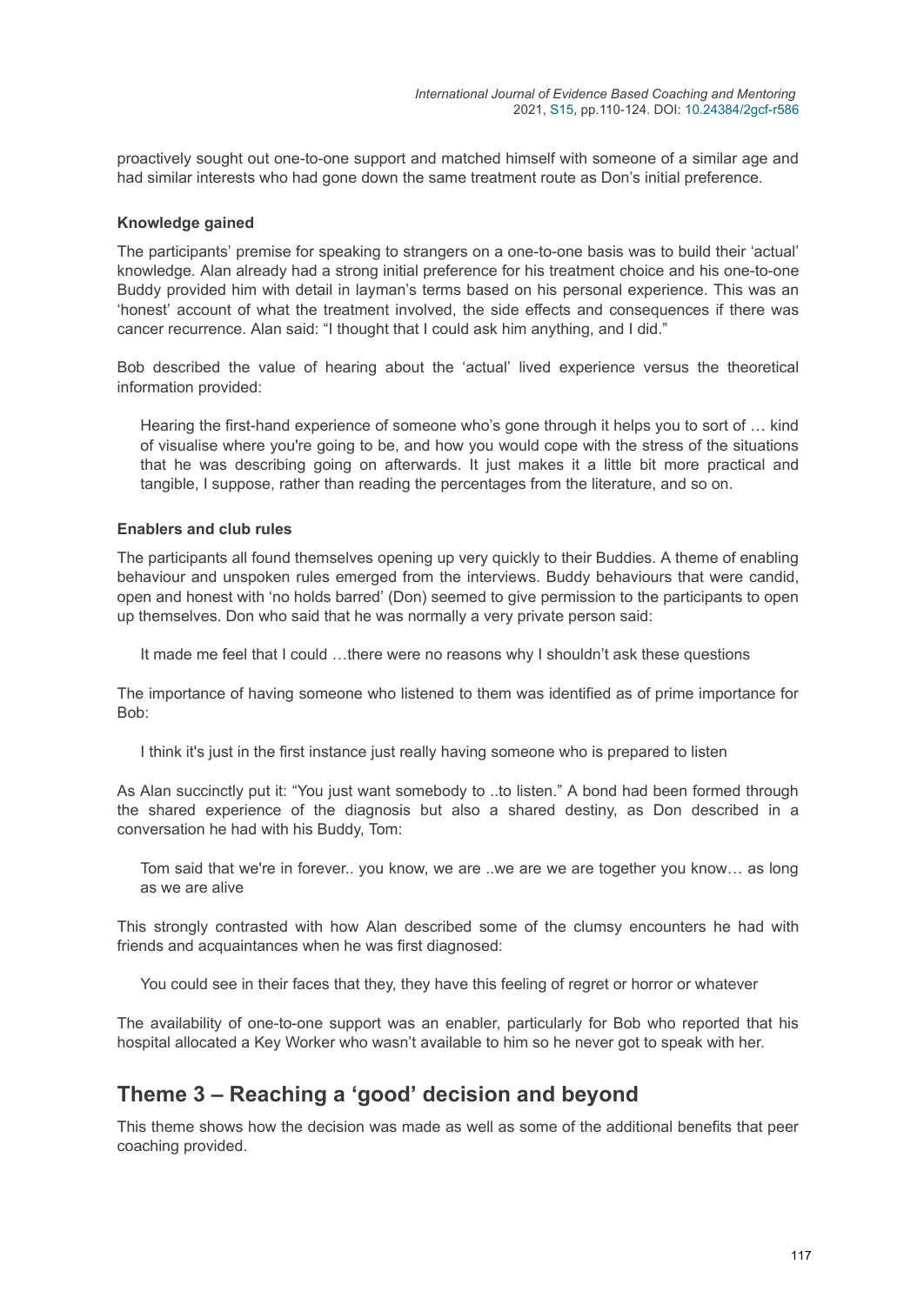#### **The best decision for me in the circumstances**

Both Bob and Don described pivotal moments in their one-to-one sessions that helped them arrive at a final decision. Bob described how in his first phone call his Buddy helped him reframe his approach. Instead of looking at all the treatments and their side effects, which was starting to overwhelm him, his Buddy prompted him to look at what outcome he wanted from the treatments and to work back from that. Don says despite Active Surveillance being a pathway option, he had initially decided to go straight to the immediate option of having surgery with all the consequences. However, he was challenged by his Buddy who had previously had surgery:

If you're going down that route you have to be sure it's what you want to do

This caused him to pause for thought, change his mind and to pursue the Active Surveillance route which would then monitor the situation through regular blood tests and he would only have surgery when it became absolutely necessary, enabling him to live a side effect free life until then, which could be years away.

Participants remarked on the temporal nature of their decision. Bob said that what he found out about the hospital's reputation and the different side effects from the different treatments were the important pieces of information and described his decision as:

It's really a, sort of, I think, a reasonably balanced decision based on what had been investigated and learnt…. we could find out at the time.

Alan said that in his prior professional life he was used to decision-making in the context of uncertainty and stressed the importance of the process you followed:

So, I was aware that there is no err…. ideal solution, given the information I had you just have to identify the factors which are most important to you and go with that err….in the knowledge that, you know, in hindsight, you may make the wrong decision, but you try to minimise that.

#### **Bonus features – the emotional boosters**

The participants gained more than information and decision support from their Buddies. Chris described his Buddy as: "Very positive he always gives you some positive energy". Anxiety about the chosen treatment itself was not unusual and speaking to someone who had experienced the treatment helped with that as reported by Alan when speaking about surgery with his Buddy:

He played it down quite a bit and that, and that reassured me because I'd been ramped up in terms of my anxiety at that point

#### **Reciprocity**

The experience of peer coaching led the participants to make themselves available as a Buddy to other men and two were already doing so. There was something about their experience that made them want to help other men on the same journey.

# **Discussion**

## **Beginnings**

Using the Journey as a metaphor for a cancer story is an often-used patient metaphor along with the violence or war-like metaphor and there has been a recent attempt by the NHS to move away from violence metaphors (Semino et al., 2017).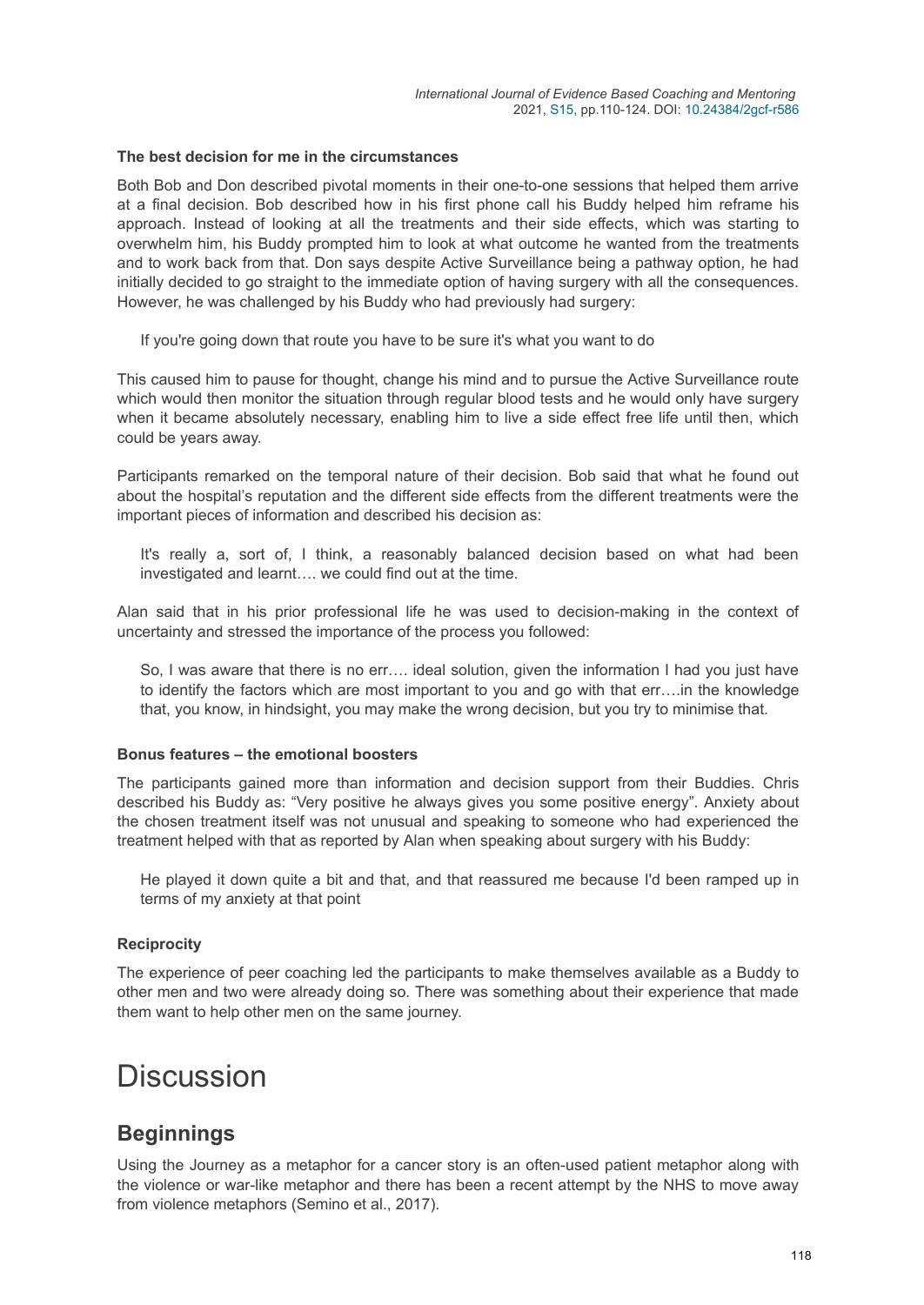I presumed, as did the previously reviewed literature, that Day One for treatment decision-making was when the diagnosis and options were presented at the diagnosis consultation. However listening to the participants' pre-diagnosis life story revealed insights into their pre-existing hopes and fears, coping mechanisms and support networks (Doka, 1993) which could be useful later in any coaching sessions, as well as helping to build rapport and establish them as unique individuals. Chris, in particular, experienced a lack of personal connection and a poor rapport with his consultant that contrasted significantly with the rapport he developed with his Buddies. Establishing rapport is recognised as a required skill for coaches (Rogers, 2016).

Wallace and Storms (2007, p.186) identified a model for the support needs of men with prostate cancer. It shows the first stage of the patient prostate cancer experience as the 'taking in' of the diagnosis that is characterised by an 'emotional roller coaster ride and disengagement from society' and the next stage as the 'taking on' that is characterised by information-seeking and treatment decision-making. The findings supported the literature with all participants going through these two stages.

The literature review focussed on information-seeking as part of a treatment decision strategy. Going in search of knowledge is also an approach coping strategy deployed by men with a prostate cancer diagnosis, which does have positive benefits. It is worth noting that has been found to be different to strategies used by women with a breast cancer diagnosis (Lashbrook et al., 2018 and Spendelow et al., 2018) who look for more different activities.

## **No longer alone**

Continuing with the Journey metaphor, the empowering scenario of the patient having a travelling companion who is a fellow patient has been observed as a common phenomenon (Semino et al., 2017). What 'being alone' meant to the participants was not explored.

Matching was an important and valued characteristic of the participants' dyads. Participants displayed a preference for matching with similarities such as age or grade or stage of prostate cancer. Bob talked about his feelings of guilt when talking with men who had a worse diagnosis and Alan talked about how he was unhappy when his Buddy expressed his relief that his own diagnosis wasn't as bad as Alan's. Chris was much happier working with men his own age and Don took great comfort from working with someone whose diagnosis was comparable to his. In a study of health coaches, Thom et al. (2016) observed that shared characteristics, such as language, culture and life experience helped develop trust.

The participants valued the benefit of hearing about lived experience from their peer coaches; this enabled them to learn first-hand about a treatment itself and potential treatment side effects. This access was identified as a facilitator that helps men make their treatment decision and prepare them for side effects (Wagland et al., 2019). Also, in support of their treatment decision, participants sought and learned about specific hospital and individual medical practitioner reputations as part of what was identified as 'Medical Administrative Information' in a systematic review and qualitative meta-synthesis of 29 studies on the use of information in prostate cancer treatment decision-making (Kandasamy et al., 2017).

Opening up to relative strangers about your fears and anxieties and being able to ask them about subjects that previously you might have thought taboo and off-limits, subjects such as impact on sexual relations, continence, and even fear of death all require a sense of safety. That was created for the participants by the confidentiality of a one-to-one setting and the disclosure by the peercoach about their circumstances that quickly created an environment of trust. Bozer and Jones (2018) in their systematic literature review of coaching effectiveness show that trust in the coach is key for the coachee to show vulnerable behaviours, such as sharing sensitive information. Therefore, peer coaches need to be prepared to lead by role modelling their own vulnerability, by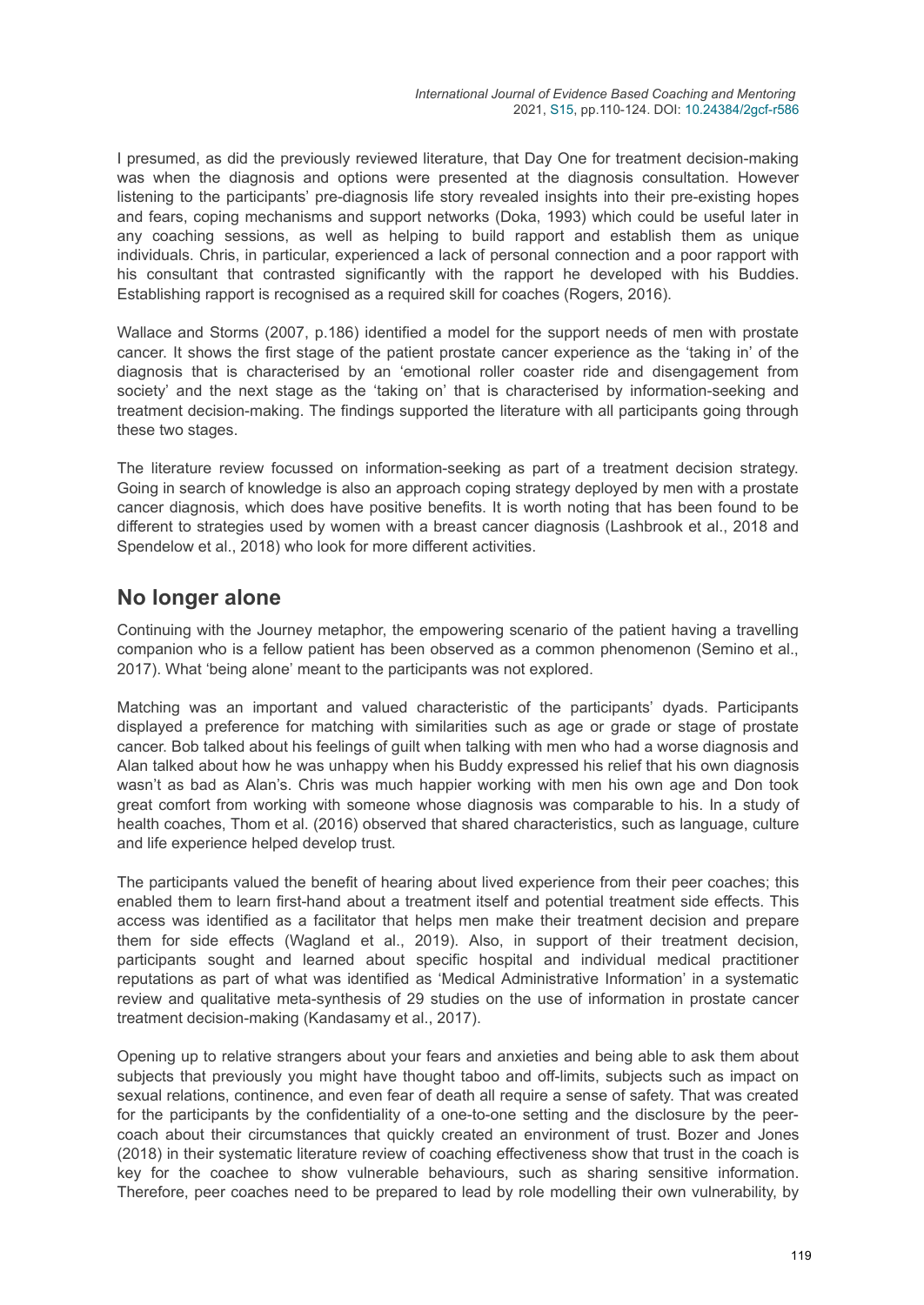talking about their own situation but only as an icebreaker to enable the coachees to open up in turn.

The participants valued being listened to by their peer coaches. The importance of listening to the coaching process is recognised (Cox, 2013). In a phenomenological study, Hill (2016) shows the positive link between listening, rapport building and acknowledging the coachees story, which were also themes that were seen within this study.

A subtle theme that ran through all four participant experiences was the availability of the peer coach: they were there when they were needed. This was also seen with health coaches in Thom and colleagues (2016) and is especially important in that short window of treatment decisionmaking, which drives a demanding sense of urgency in men who are newly diagnosed.

## **The 'good' decision and beyond**

Telling their coachees about their actual experiences provided them with information that could help them with their decision-making. The literature also points to the need for men to make a decision that is consistent with their own values and preferences (Hacking et al., 2014). Different men will have differing values and preferences and these need to be discovered as part of the decisionmaking process.

In Bob's case his coach did challenge him to think more about what he wanted versus what the immediate treatment option offered. In Don's case the coach challenged him to be 'sure' before he made a final decision. These challenges were made in a high support context and according to the participants were pivotal to their decision-making. Blakey and Day (2012) argue that working in this quadrant of the support/ challenge matrix will get the best results.

The participants were all too well aware that they were not making a perfect decision. There is still too much uncertainty about the likelihood and impact of side effects and potential recurrence of the cancer. In the Uncertainty of Illness Theory (Mishel et al., 2009) discusses how the gathering of information helps reduce uncertainty but then the last stage of the theory is learning to cope with uncertainty and articulating this in the safe space of a coaching session may help. This may go beyond the scope of how peer coaching is experienced during decision-making, but it is worth noting from the literature review on coping strategies by Lashbrook and colleagues (2018) that men with prostate cancer follow the information seeking route as a coping strategy and women with breast cancer follow different coping strategies.

Wilson and colleagues (2014) studied posttraumatic growth after prostate cancer and noted 53- 95% of cancer survivors self report some personal growth. His study also identified the positive impact of peer support on posttraumatic growth. Men who sought out peer support were not only taking an adaptive coping approach but also were exposed to positive role models for posttraumatic growth. This was seen with all the participants who all wished to be Buddies to others in the future.

#### **What was missing?**

Peer coaching helped men communicate with their medical professionals (Alders et al, 2017; Alders et al., 2019). This study's participants were all confident, articulate and displayed high levels of self-efficacy so it was probably not surprising that they did not mention using peer coaching to help them communicate actively with medical professionals and actively take part in the shared decision-making process. The presence of self-efficacy in particular has been identified as a predictor of success in coaching (Bozer & Jones, 2018) and all the participants reported on their belief that they could handle the decision-making process, comparing it to their professional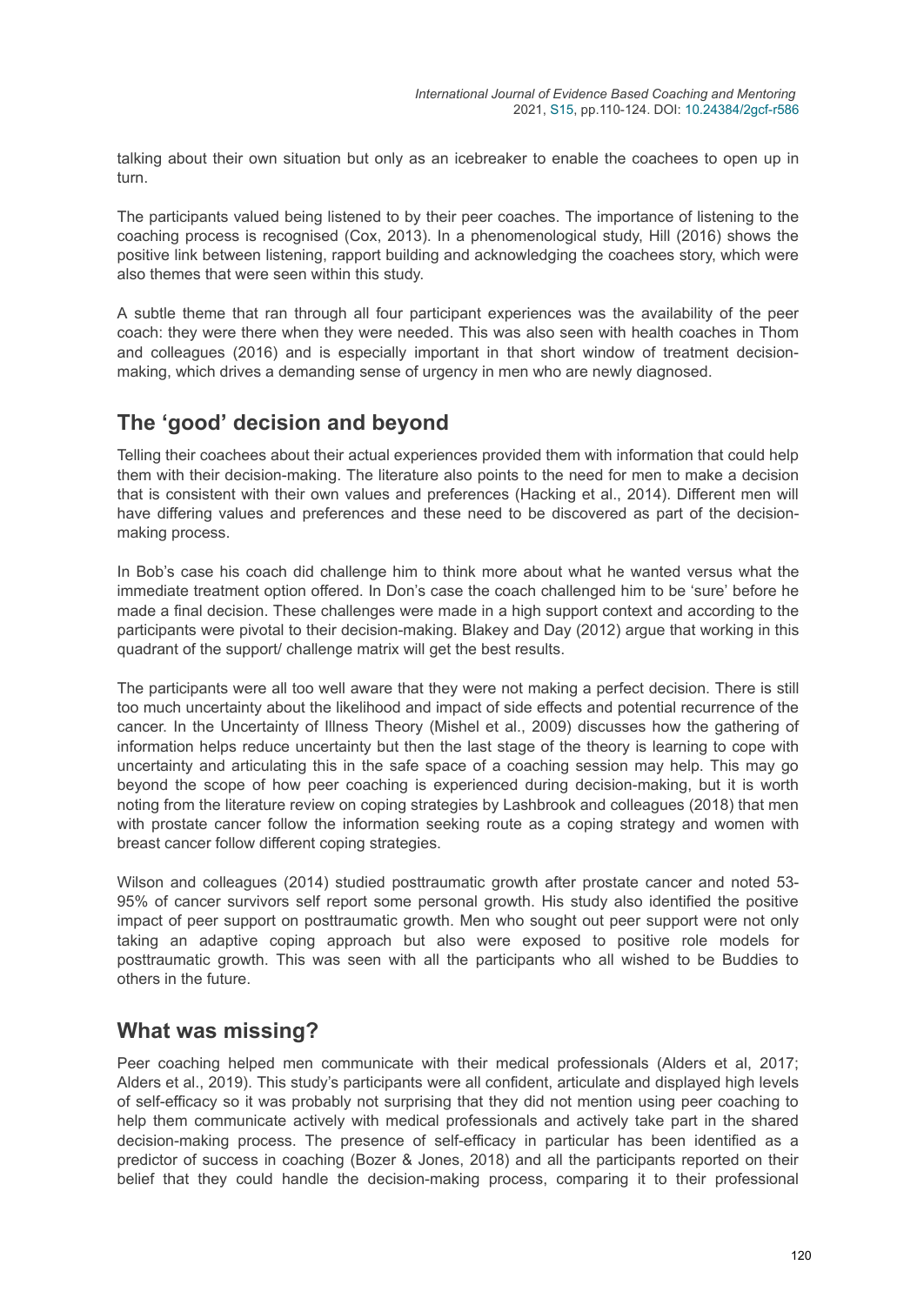experience. Further research with participants with lower self-efficacy would highlight whether or not they needed more peer-coaching support for their communication in medical consultations.

All four participants had, in their minds, broadly positive experiences with their peer coaching and offered very little negative information. The one negative comment about the peer coaching received related to a breach of confidence following discussions outside of the coaching dyad that the peer coach had with his wife, which was relayed to the coachee's wife in turn. This had led to some upset and is a reminder that peer coaches do need to be trained in the basic ethics of coaching and this example supports the literature on the importance of agreeing the rules on confidentiality (Iordanou et al., 2017) and sticking to them.

# Conclusions

## **Findings from research interviews**

All of the participants described their cancer story as a 'journey'. The participant's experiences all sat within their individual context of antecedents that they wanted to share which included their personal situation and work history. They described their diagnosis as an imprecise and uncertain process that had an emotional impact following which they were quickly required to make a decision about their treatment.

The participants were not all actively seeking a buddy or peer coach to help with their decisionmaking but were all seeking information to 'take on' the cancer challenge (Wallace & Storms, 2007). This is a common coping strategy for men as opposed to women (Lashbrook et al., 2018). Whilst seeking information from someone who had previously been diagnosed, their peer coach, they discovered that they were no longer alone on their journey. It was important to the participants that their peer coach was a similar person to themselves and someone with a similar diagnosis who had been on their preferred treatment pathway who could then provide a first-hand account.

Participants actively sought information about their peer coach's lived experience of the treatments and side effects. They also wanted information about the reputations of institutions and treatment teams. In some cases, they used to help make a decision or to validate their initial preference. This information helped calm anxieties and reduce uncertainties.

The coaching relationships were characterised by trust, and coaches who listened and were available when needed providing energy and reassurance and allowed the peer coaches to challenge the thinking of men with their decision-making approach. The participants all had positive experiences of peer coaching and made treatment decisions that they did not later regret.

## **Implications – conclusions drawn from the findings**

Peer coaching can be a valuable tool for men with their decision-making. Men, by nature, seek information and avoid support. Peer coaching can offer needed information and may therefore attract more interest if offered as an information source rather than a support mechanism.

The peer coach's role is to be a non-directive companion for the patient's information seeking activities, their decision-making process and preparation for the medical consultations. Coaching best practices of listening, confidentiality, rapport building, suspending judgement, and challenging are valid in this context.

The requirement for a good match between the peer coach and their coachee requires a wide range of peer coaches to be available. Understanding what a 'good' decision is means that a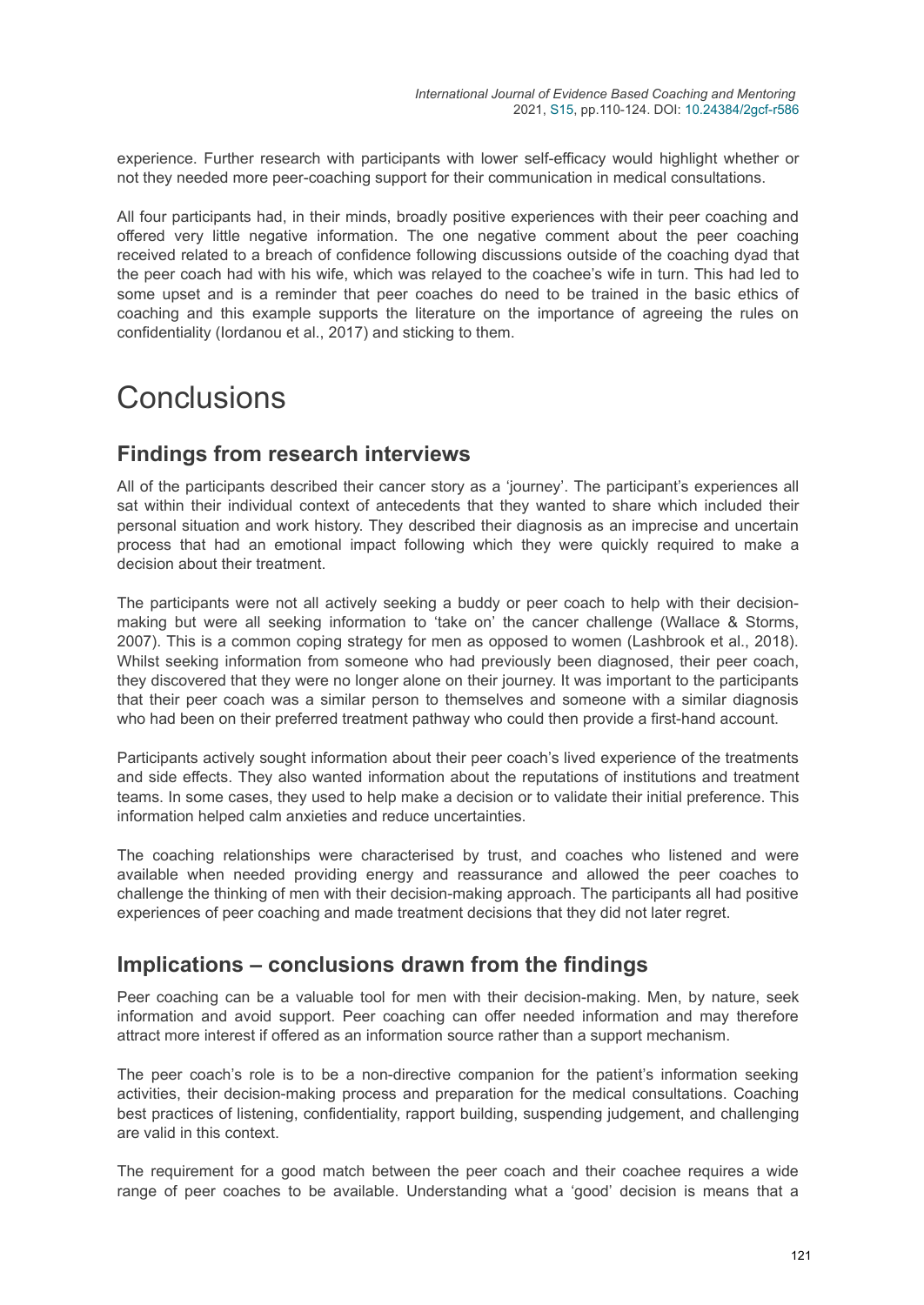decision, once made, can be tested to verify that it is a 'good' decision and the decision process itself will not be the subject of future regret.

### **Limitations and Opportunities for Future Research**

Black men, by ethnicity, are three times more at risk from prostate cancer, and more likely to present with an aggressive disease, than white men. However for many reasons they are underrepresented in prostate cancer research studies (Toms et al., 2016). None of the participants in this study were black and this is a limitation on this study. The participant sampling was of men who had all successfully received peer coaching and may therefore be subject to participant bias. This does not tell us much about any unsuccessful peer coaching or unsuccessful treatment decision-making.

This study covers a subject that has not received much research attention so there much scope for further research that includes:

- The role of the partner in peer coaching.
- Peer coaching for black men.
- Peer coaching for men with low levels of self-efficacy.

# **References**

- Alders, I., Henselmans, I., Smits, C. and et al, (2019) 'Patient coaching in specialist consultations. Which patients are interested in a coach and what communication barriers do they perceive?', *Patient education and counseling*, 102(8), pp.1520-1527. DOI: [10.1016/j.pec.2019.03.011](https://doi.org/10.1016/j.pec.2019.03.011).
- Alders, I., Smits, C., Brand, P. and van Dulmen, S. (2017) 'Does patient coaching make a difference in patient-physician communication during specialist consultations? A systematic review', *Patient education and counseling*, 100(5), pp.882-896. DOI: [10.1016/j.pec.2016.12.029.](https://doi.org/10.1016/j.pec.2016.12.029)

Blakey, J. and Day, I. (2012) *Challenging coaching: Going beyond traditional coaching to face the FACTS*. UK: Hachette.

- Bozer, G. and Jones, R.J. (2018) 'Understanding the factors that determine workplace coaching effectiveness: A systematic literature review', *European Journal of Work and Organizational Psychology*, 27(3), pp.342-361. DOI: [10.1080/1359432X.2018.1446946](https://doi.org/10.1080/1359432X.2018.1446946).
- Brocki, J.M. and Wearden, A.J. (2006) 'A critical evaluation of the use of interpretative phenomenological analysis (IPA) in health psychology', *Psychology and health*, 21(1), pp.87-108. DOI: [10.1080/14768320500230185.](https://doi.org/10.1080/14768320500230185)
- Brown, R., Butow, P.N., Boyer, M.J. and Tattersall, M.H.N. (1999) 'Promoting patient participation in the cancer consultation: evaluation of a prompt sheet and coaching in question-asking', *British Journal of Cancer*, 80(1), pp.242-248. DOI: [10.1038/sj.bjc.6690346](https://doi.org/10.1038/sj.bjc.6690346).
- Christie, D., Sharpley, C. and Bitsika, V. (2015) 'Why do patients regret their prostate cancer treatment? A systematic review of regret after treatment for localized prostate cancer', *Psycho-Oncology*, 24(9), pp.1002-1011. DOI: [10.1002/pon.3776](https://doi.org/10.1002/pon.3776).
- Conn[olly, T. and Reb, J. \(2005\) 'Regret in cancer-related decisions',](https://doi.org/10.1037/0278-6133.24.4.S29) *Health Psychology*, 24(4S). DOI: 10.1037/0278- 6133.24.4.S29.
- Coulter, A. and Ellins, J. (2007) 'Effectiveness of strategies for informing, educating, and involving patients', *BMJ*, 335(7609), pp.24-27. DOI: [10.1136/bmj.39246.581169.80](https://doi.org/10.1136/bmj.39246.581169.80).
- Cox, E. (2013) 'Coaching understood: A pragmatic inquiry into the coaching process', *International Journal of Sports Science & Coaching*, 8(1), pp.265-270. DOI: [10.1260/1747-9541.8.1.265](https://doi.org/10.1260/1747-9541.8.1.265).
- Denberg, T.D., Melhado, T.V. and Steiner, J.F. (2006) 'Patient treatment preferences in localized prostate carcinoma: The influence of emotion, misconception, and anecdote', *Cancer*, 107(3), pp.620-630. DOI: [10.1002/cncr.22033](https://doi.org/10.1002/cncr.22033).
- Dennis, C. (2003) 'Peer support within a health care context: a concept analysis', *International Journal Of Nursing Studies*, 40(3). DOI: [10.1016/s0020-7489\(02\)00092-5](https://doi.org/10.1016/s0020-7489(02)00092-5).

Doka, K.J. (1993) *Living with life-threatening illness: A guide for patients, their families, and caregivers*. Jossey-Bass.

Erim, D.O., Bensen, J.T., Mohler, J.L. and et al, (2019) 'Prevalence and predictors of probable depression in prostate cancer survivors', *Cancer*, 125(19), pp.3418-3427. DOI: [10.1002/cncr.32338](https://doi.org/10.1002/cncr.32338).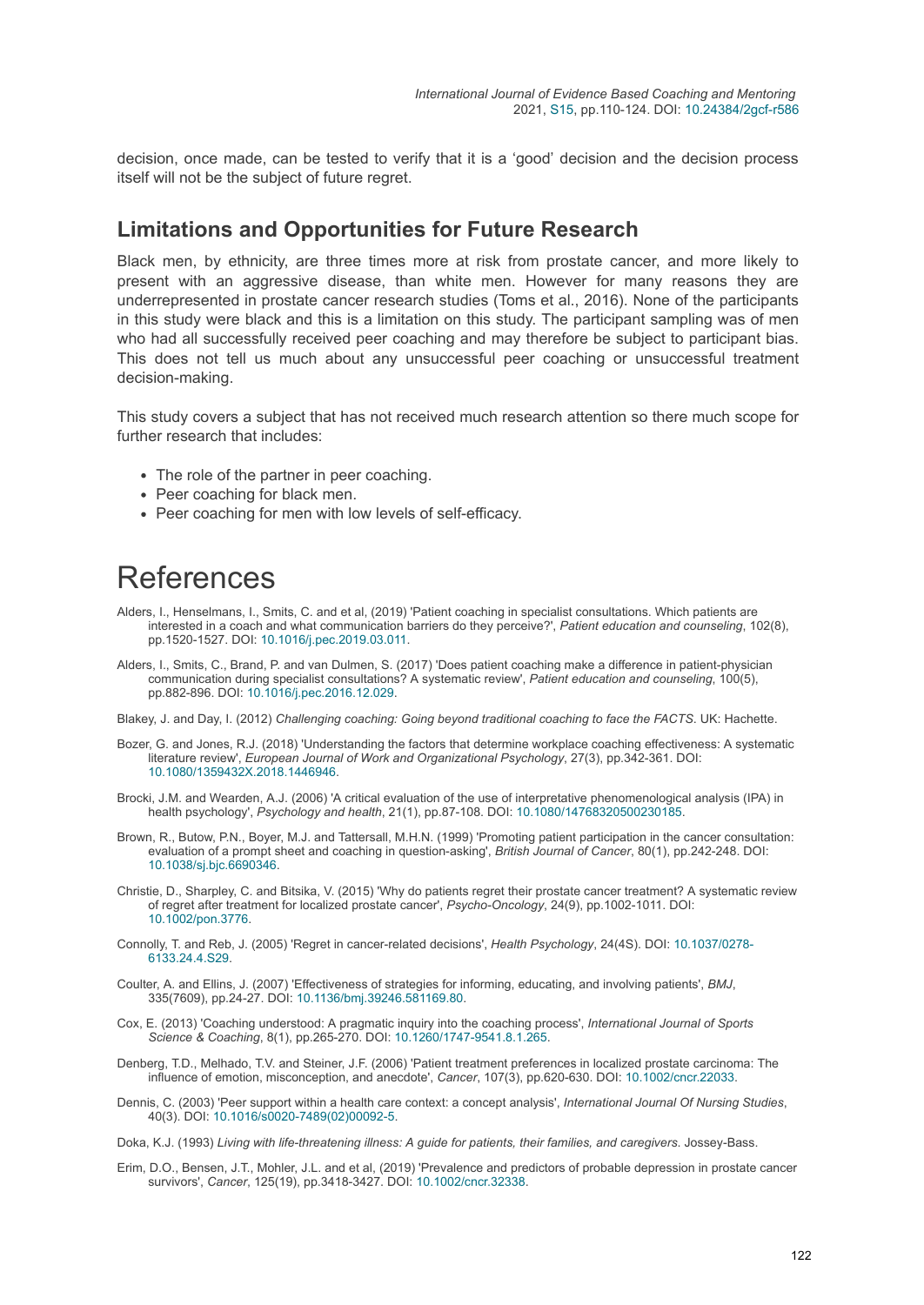- Guo, Z., Gan, S., Li, Y. and et al, (2018) 'Incidence and risk factors of suicide after a prostate cancer diagnosis: a metaanalysis of observational studies', *Prostate cancer and prostatic diseases*, 21(4), pp.499-508.
- Hacking, B., Scott, S.E., Wallace, L.M. and et al, (2014) 'Navigating healthcare: a qualitative study exploring prostate cancer patients' and doctors' experience of consultations using a decision‐support intervention', *Psycho‐Oncology*, 23(6), pp.665-671. DOI: [10.1002/pon.3466](https://doi.org/10.1002/pon.3466).
- Hill, P. (2016) 'Insights into the nature and role of listening in the creation of a co-constructive coaching dialogue: A phenomenological study', *International Journal of Evidence Based Coaching & Mentoring*, 14(S10), pp.29-44. Available at:<https://radar.brookes.ac.uk/radar/items/0c53c57d-cac0-48cf-8b94-96a0df488d08/1/>.
- Hoey, L.M., Ieropoli, S.C., White, V.M. and Jefford, M. (2008) 'Systematic review of peer-support programs for people with cancer', *Patient education and counseling*, 70(3), pp.315-337. DOI: [10.1016/j.pec.2007.11.016](https://doi.org/10.1016/j.pec.2007.11.016).
- Ilic, D., Murphy, K., Collins, V. and Holden, C. (2018) 'Coaching to support men in making informed choices about prostate cancer screening: A qualitative study', *Patient education and counseling*, 101(5), pp.872-877. DOI: [10.1016/j.pec.2018.01.003](https://doi.org/10.1016/j.pec.2018.01.003).

Iordanou, I., Hawley, R. and Iordanou, C. (2016) *Values and ethics in coaching*. Sage.

- International Patient Decision Aids Standards (IPDAS) Collaboration (2021) *What are patient decision aids?*. Available at: <http://ipdas.ohri.ca/what.html>.
- Kandasamy, S., Khalid, A.F., Majid, U. and Vanstone, M. (2017) 'Prostate cancer patient perspectives on the use of information in treatment decision-making: a systematic review and qualitative meta-synthesis', *Ontario health technology assessment series*, 17(7). Available at: <https://www.ncbi.nlm.nih.gov/pmc/articles/PMC5451209/>.
- Knowledge, H. (2021) *How to handle a relapse after treatment for prostate cancer Harvard Health Blog*. Available at: <https://www.health.harvard.edu/blog/how-to-handle-a-relapse-after-treatment-for-prostate-cancer-2009031122>.
- Lashbrook, M.P., Valery, P.C., Knott, V. and et al, (2018) 'Coping strategies used by breast, prostate, and colorectal cancer survivors: a literature review', *Cancer nursing*, 41(5), pp.E23-E39. DOI: [10.1097/NCC.0000000000000528](https://doi.org/10.1097/NCC.0000000000000528).
- Hoey, L.M., Ieropoli, S.C., White, V.M. and Jefford, M. (2008) 'Systematic review of peer-support programs for people with cancer', *Patient education and counseling*, 70(3), pp.315-337. DOI: [10.1016/j.pec.2007.11.016](https://doi.org/10.1016/j.pec.2007.11.016).
- Macvean, M.L., White, V.M. and Sanson-Fisher, R. (2008) 'One-to-one volunteer support programs for people with cancer: a review of the literature', *Patient education and counseling*, 70(1), pp.10-24. DOI: [10.1016/j.pec.2007.08.005](https://doi.org/10.1016/j.pec.2007.08.005).
- McCaffery, K., Nickel, B., Pickles, K. and et al, (2019) 'Resisting recommended treatment for prostate cancer: a qualitative analysis of the lived experience of possible overdiagnosis', *BMJ*, 9(5). DOI: [10.1136/bmjopen-2018-026960](https://doi.org/10.1136/bmjopen-2018-026960).
- Meyer, A., Coroiu, A. and Korner, A. (2015) 'One‐to‐one peer support in cancer care: a review of scholarship published between 2007 and 2014', *European journal of cancer care*, 24(3), pp.299-312. DOI: [10.1111/ecc.12273](https://doi.org/10.1111/ecc.12273).
- Miller, R.M., Chan, C.D. and Farmer, L.B. (2018) 'Interpretative phenomenological analysis: A contemporary qualitative approach', *Counselor Education and Supervision*, 57(4), pp.240-254. DOI: [10.1002/ceas.12114.](https://doi.org/10.1002/ceas.12114)
- Mishel, M.H., Germino, B.B., Lin, L. and et al, (2009) 'Managing uncertainty about treatment decision making in early stage prostate cancer: a randomized clinical trial', *Patient education and counseling*, 77(3), pp.349-359. DOI: [10.1016/j.pec.2009.09.009](https://doi.org/10.1016/j.pec.2009.09.009).
- O'Connor, A.M., Stacey, D. and Légaré, F. (2008) 'Coaching to support patients in making decisions', *BMJ*, 336(7638), pp.228-229. DOI: [10.1136/bmj.39435.643275.BE.](https://doi.org/10.1136/bmj.39435.643275.BE)
- Orom, H., Biddle, C., Underwood III, W. and et al, (2016) 'What is a "good" treatment decision? Decisional control, knowledge, treatment decision making, and quality of life in men with clinically localized prostate cancer', *Medical Decision Making*, 36(6), pp.714-725. DOI: [10.1177/0272989X16635633.](https://doi.org/10.1177/0272989X16635633)
- Cancer Research UK (2021) *Prostate cancer statistics*. Available at: https://www.cancerresearchuk.org/health[professional/cancer-statistics/statistics-by-cancer-type/prostate-cancer.](https://www.cancerresearchuk.org/health-professional/cancer-statistics/statistics-by-cancer-type/prostate-cancer)
- Reid, K., Flowers, P. and Larkin, M. (2005) 'Exploring lived experience', *The psychologist*, 18, pp.20-23. Available at: <https://thepsychologist.bps.org.uk/volume-18/edition-1/exploring-lived-experience>.

Rogers, J. (2016) *Coaching skills: The definitive guide to being a coach*. Open University Press.

- Ryan, F. and Cunningham, S. (2014) 'Shared decision making in healthcare', *Faculty Dental Journal*, 5(3), pp.124-127. DOI: [10.1308/204268514X14017784505970](https://doi.org/10.1308/204268514X14017784505970).
- Sartor, O. (2008) 'Counselling the prostate cancer patient', *European Urology Supplements*, 7(13), pp.765-771. DOI: [10.1016/j.eursup.2008.09.004.](https://doi.org/10.1016/j.eursup.2008.09.004)
- Semino, E., Demjén, Z., Demmen, J. and et al, (2017) 'The online use of Violence and Journey metaphors by patients with cancer, as compared with health professionals: a mixed methods study', *BMJ supportive & palliative care*, 7(1), pp.60- 66. DOI: [10.1136/bmjspcare-2014-000785.](https://doi.org/10.1136/bmjspcare-2014-000785)
- Smith, J.A. and Osborn, M. (2015) 'Interpretive phenomenological analysis', in Smith, J.A. (eds.) *Qualitative psychology: A practical guide to research methods*. Sage.